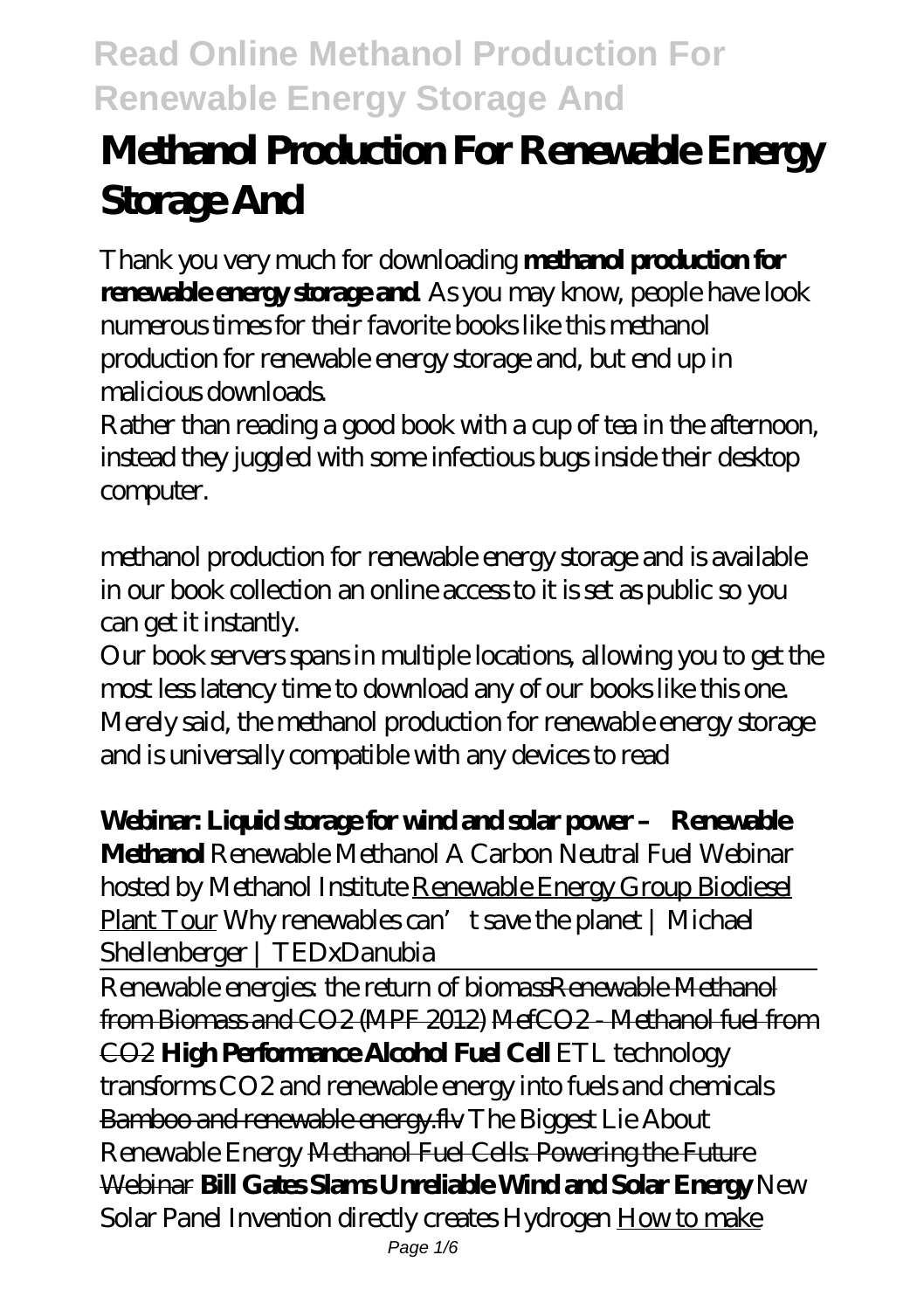#### Methanol

How America can leave fossil fuels behind, in one chart | 2020 ElectionMethanol - World Revolution - Documenary film **Methanol and Transportation** *Ammonia—a renewable fuel made from sun, air, and water—could power the globe without carbon The Truth about Hydrogen* Direct Methanol Fuel Cell Membrane Electrode Assembly preparation Direct Methanol Fuel Cell, Introduction, Principle, Advantages, Disadvantages \u0026 Uses ENGINEERING MYTH: Renewable energy isn't the solution Renewable energy industry booming despite struggling economy15 Things You Didn't Know About The Renewable Energy Industry We're doomed if solar energy stalls—here's how to keep it rising | Varun Sivaram | TEDxYale Who is leading in renewable energy? | CNBC Explains The Physics of Solar Energy Conversion - book by Juan Bisquert Renewable Methanol Webinar sponsored by Methanol Institute with association ATA Insights Jens Nørskov: Generation of Ammonia Using Solar Energy | GCEP Symposium – October 18, 2017 Methanol Production For Renewable Energy Renewable Methanol The industrial scale production of ultra-low carbon intensity renewable methanol is already underway in Iceland, Netherlands, and Canada. For example, in Iceland, Carbon Recycling International is capturing and reacting CO2 from geothermal power generation with renewable hydrogen produced via electrolysis into renewable methanol.

Renewable Methanol|Methanol Institute|www.methanol.org Methanol is a clean energy option that can be produced from natural gas, coal and a number of renewable resources including biomass, landfill gas and power plant or industrial emissions. more Methanol's characteristics as a liquid fuel at room temperature and the diverse sources from which methanol can be manufactured, make it an attractive alternative fuel for cars, trucks and buses.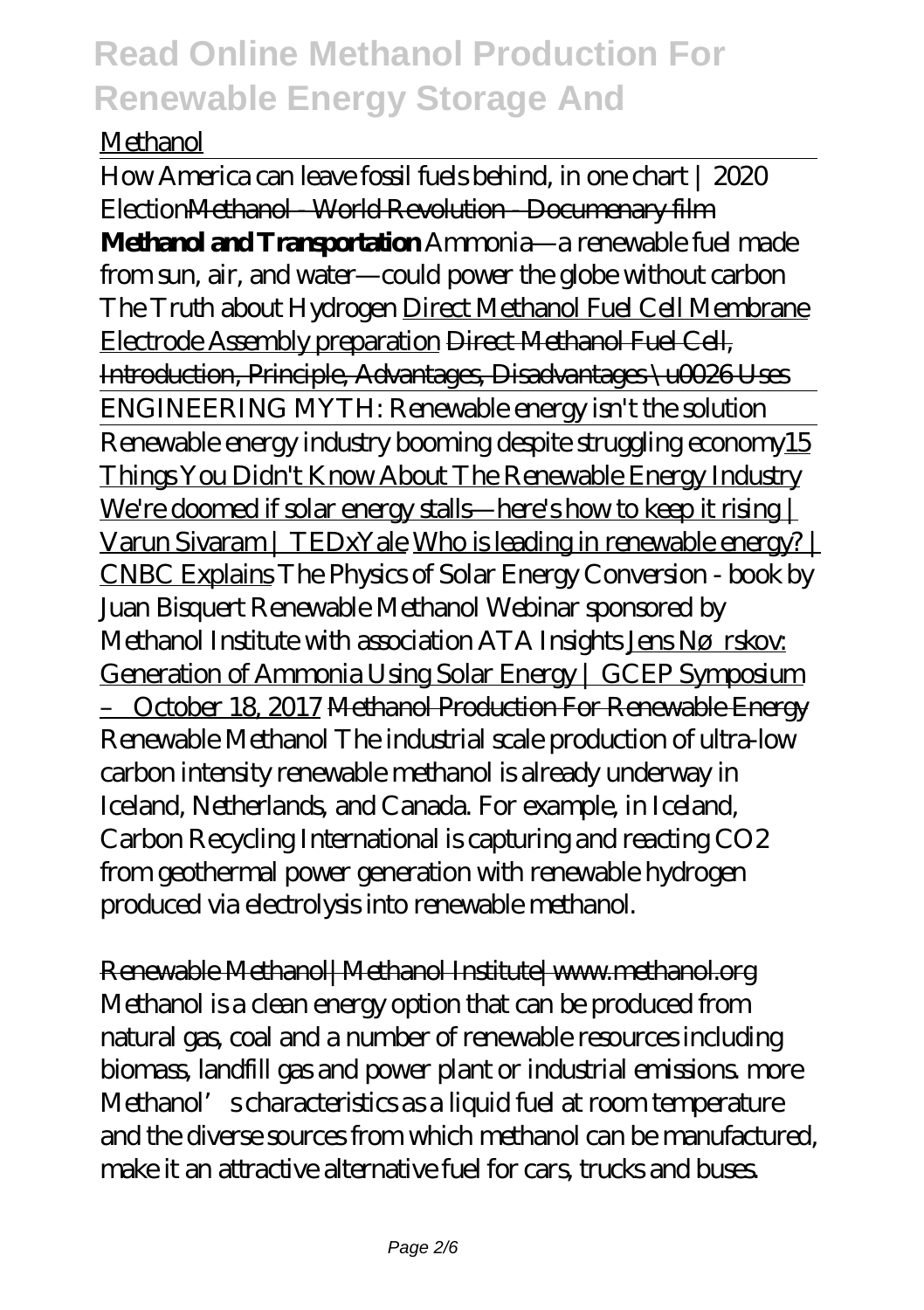Methanol- Clean Energy|Methanol Institute|www.methanol.org Renewable methanol is an ultra-low carbon chemical produced from sustainable biomass, often called. bio-methanol, or from carbon dioxide and hydrogen produced from renewable electricity. Compared to conventional fuels, renewable methanol cuts carbon dioxide emissions by up. to 95%, reduces nitrogen oxide emissions by up to 80%, and completely eliminates sulfur oxide and.

Renewable Methanol | METHANOL INSTITUTE

Renewable methanol is an ultra-low carbon chemical produced from sustainable biomass, often called bio- methanol, or from carbon dioxide and hydrogen produced from renewable electricity. Methanol (CH. 3. OH) is a liquid chemical used in thousands of everyday products, including plastics, paints, cosmetics and fuels.

#### Renewable Methanol Report

The production of methanol from renewable energy sources (RES) allows reducing the intensity of fossil fuels as the main feed of methanol plant, mitigating the CO2 emission as well. In the case under investigation, the methanol is produced from carbon dioxide and hydrogen obtained by electrolysis and employing renewable sources.

Feasibility study of methanol production from different... In fact, the main energy consumer in this method of methanol production is the H 2 production system and its required electricity. Rivarolo et al. (2016) studied different renewable energy sources (hydroelectric, photovoltaic, and wind power) to supply the needed electricity for electrolysis and hydrogen production.

Production of Methanol - an overview | ScienceDirect Topics Moreover, methanol produced from captured CO 2 using renewable electricity is an excellent renewable carbon source for the chemical industry,,. Using the methanol-to-olefins (MTO) process, Page 3/6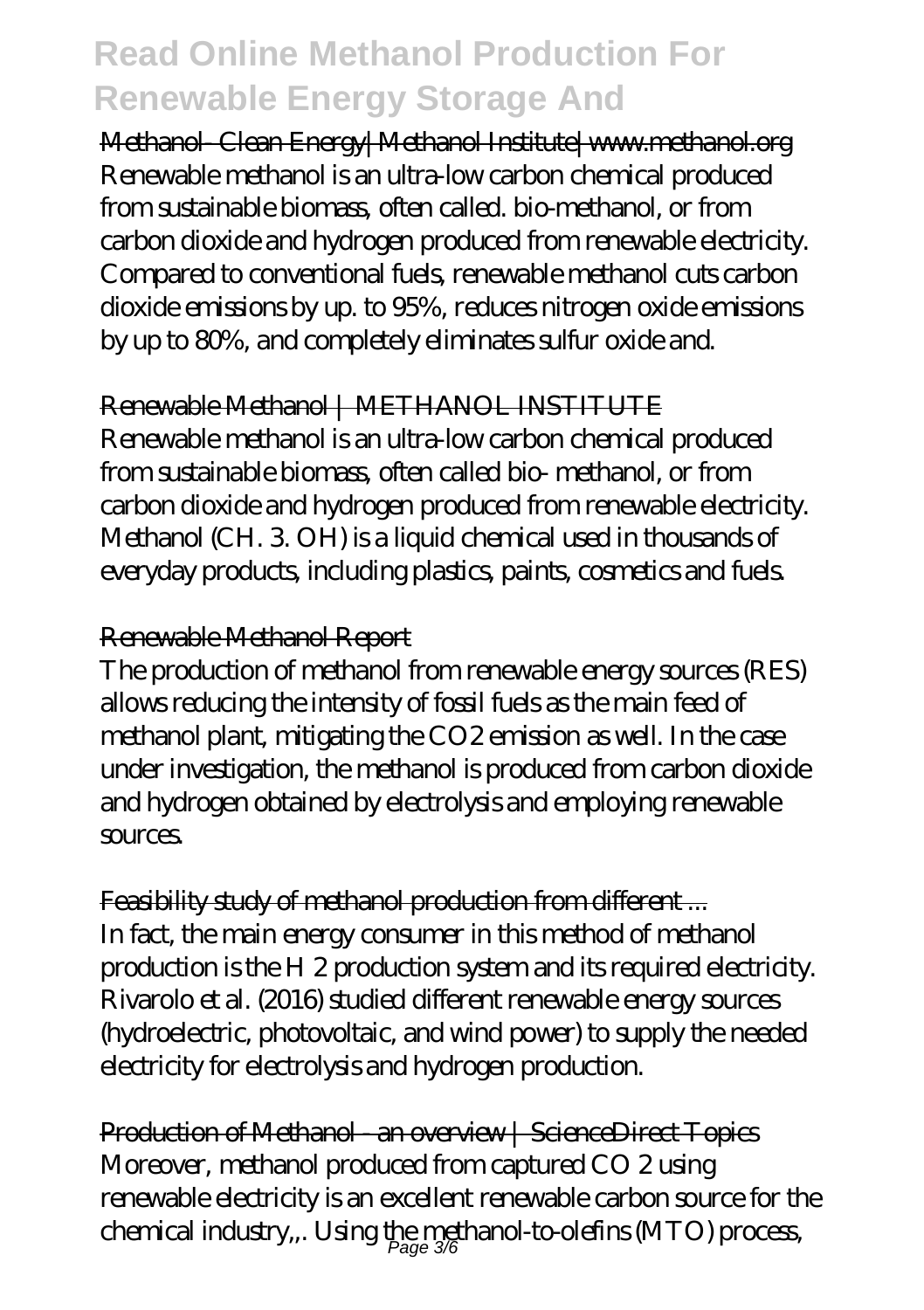olefins can be produced from methanol and by reforming to syn gas basically any chemical is within reach.

Wind power to methanol: Renewable methanol production... On mid-term, production of methanol can be considered from the large quanties of renewables that are projected for NW Europe and other area's. LowLands Methanol B.V. has developed in close cooperation with its world class partners a technical-commercial concept for the production of Renewable Methanol :

#### Home - Renewable Methanol

Methanol is considered a suitable substance to promote the transition from fossil to renewable sources both on the basis of its intrinsic chemico-physical properties and on its ability to be produced by biomass technology (Olah et al., 2006).

Fossil or Renewable Sources for Methanol Production ... Existing life cycle assessments demonstrate that CCU methanol generates a net CO 2 benefit when the hydrogen (H 2), required for hydrogenating the captured CO 2, is generated by electrolyzing water using renewable electricity (RE).

The environmental opportunity cost of using renewable ... BioMCN will combine hydrogen from the intended facility with CO 2 from other processes to produce renewable methanol, a raw material for bio-fuels and a variety of chemical feedstocks. Compared to fossil-based methanol this will reduce emissions by up to 27,000 tons of CO 2 per year.

BioMCN to produce renewable methanol with green hydrogen PRODUCTION AND AN EXCELLENT FUEL! METHANOL IS A PROBABLE SOLUTION TO IMPORT RENEWABLE ENERGY TO GERMANY/EUROPE. MeOH is used as fuel already MeOH is promising alternative for SI and commercial Page 4/6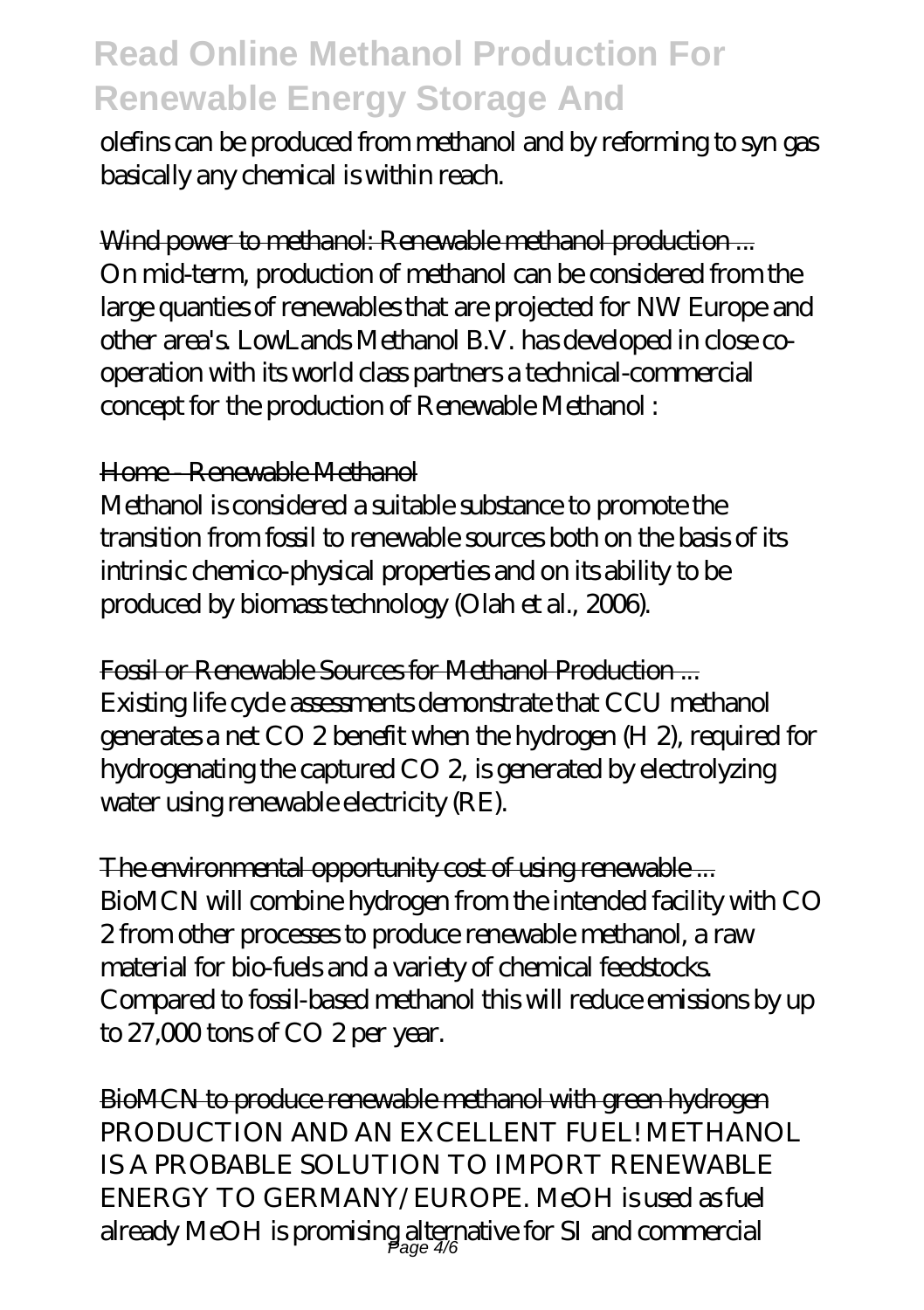engines. Source: bigwheels.my

Methanol: Renewable Hydrogen Carrier Fuel With electrolytically-derived hydrogen at its core, production of renewable methanol or eMethanol as it is also called, provides an alternative pathway for storing and using clean and renewable energy in chemicals. Conventional production of methanol results in emissions from resource extraction, processing and production.

Curbing Carbon Emissions with Green Methanol - Features ... RENEWABLE METHANOL. When it comes to the green transition worldwide, with a focus on the reduction of fossil fuels, methanol has the qualities to play a significant strategic role as a promising alternative to fossil fuels. Methanol is an efficient energy carrier that is liquid at atmospheric pressure, making it simple and cost-effective to store in large volumes as well as transporting it around the globe.

Renewable methanol - Blue World Technologies When produced f rom renewable pathways, the GHG saving potential of Methanol is considerably high. Methanol was successfully demonstrated as a motor fuel in the 1980s and 1990s, and there is an ongoing resurgence in interest to utilise Methanol as a fuel in different modes of transport.

Biofuels - Methanol could be the motor fuel of choice to ... (13) Hence, incorporating renewable energy in methanol synthesis is a necessary step to produce green methanol. Methanol in this scenario can be produced either by using CO generated from photochemical reduction of CO 2 (14) or directly by H 2 made from solar water splitting.

Methanol Production Using Ultrahigh Concentrated Solar ... Methanol could also play a  $\frac{\text{key}}{\text{Page}}$  5%  $\text{in}$  providing grid stability by